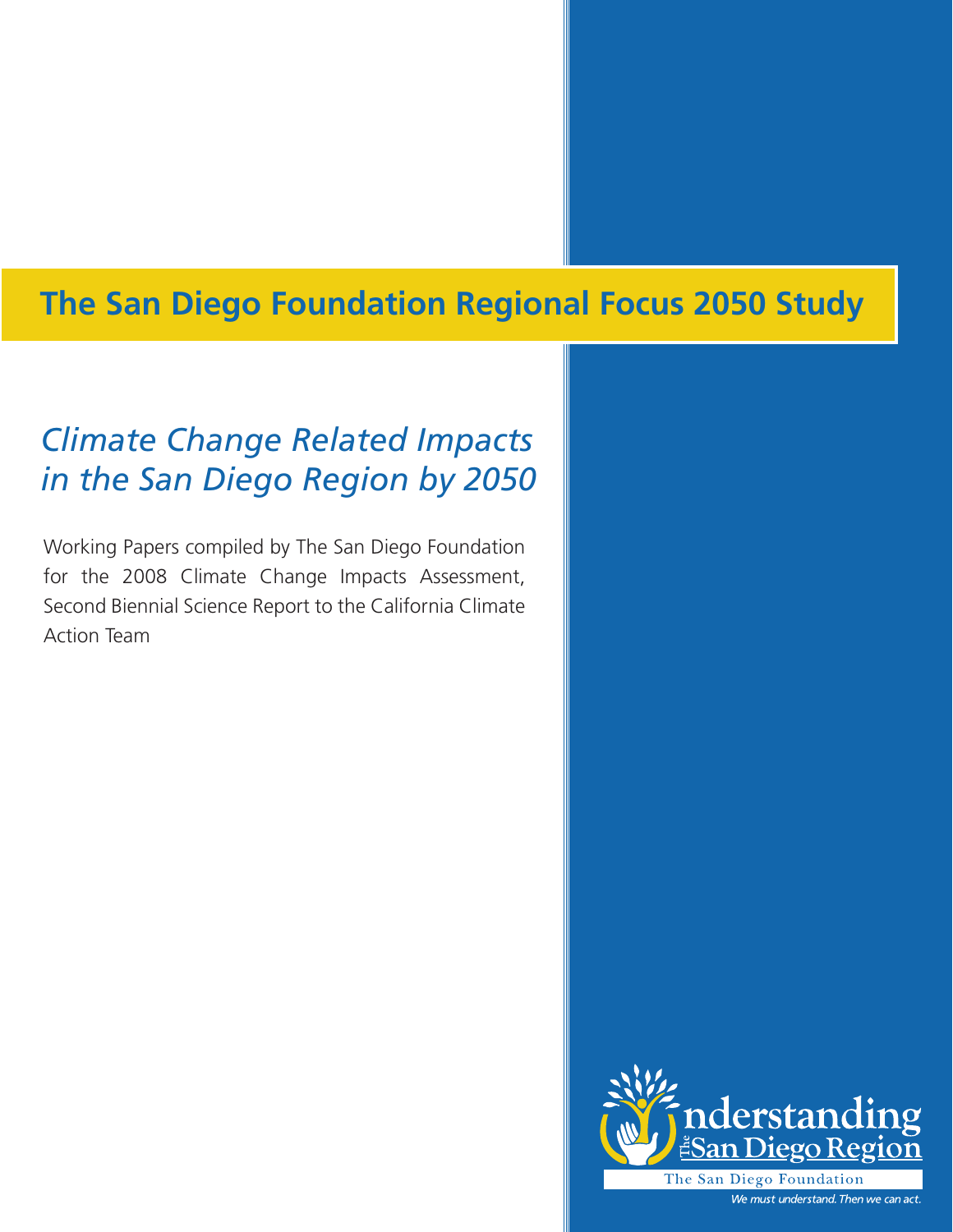#### **ACKNOWLEDGEMENTS**

#### *Focus 2050 Steering Committee*

Dan Cayan, Scripps Institution of Oceanography Exequiel Ezcurra, San Diego Museum of Natural History/UC Riverside Larry Herzog, San Diego State University Charles Kennel, UC San Diego Bill Kuni, San Diego Foundation Walter Oechel, San Diego State University Richard Somerville, Scripps Institution of Oceanography Mary Yang (ex-officio), Kairos Scientific Inc. Emily Young, San Diego Foundation

#### *Authors*

*Chapter 1: Introduction and Summary*  Nicola Hedge, San Diego Foundation Steve Messner, SAIC Lisa Shaffer, UC San Diego Emily Young, San Diego Foundation

*Chapter 2: Population, Transportation, & Land Use*  Brian Holland, SANDAG Bob Leiter, SANDAG Rob Rundle, SANDAG Jeffrey Tayman, UC San Diego

*Chapter 3: Climate Change Scenarios*  Randy Bucciarelli, Scripps Institution of Oceanography Dan Cayan, Scripps Institution of Oceanography Robert Guza, Scripps Institution of Oceanography Hugo Hidalgo, Scripps Institution of Oceanography Michele Okihiro, Scripps Institution of Oceanography William O'Reilly, Scripps Institution of Oceanography Julie Thomas, Scripps Institution of Oceanography Mary Tyree, Scripps Institution of Oceanography

*Chapter 4: Water*  Michael Dettinger, Scripps Institution of Oceanography & USGS Jacob LaRiviere, UC San Diego

*Chapter 5: Wildfires*  Exequiel Ezcurra, San Diego Museum of Natural History/UC Riverside Anne Fege, San Diego Natural History Museum Jacob LaRiviere, UC San Diego Scott Morrison, The Nature Conservancy Tom Oberbauer, San Diego County Dept. of Planning and Land Use Wayne Spencer, Conservation Biology Institute

*Chapter 6: Ecosystems*  Exequiel Ezcurra, San Diego Museum of Natural History/UC Riverside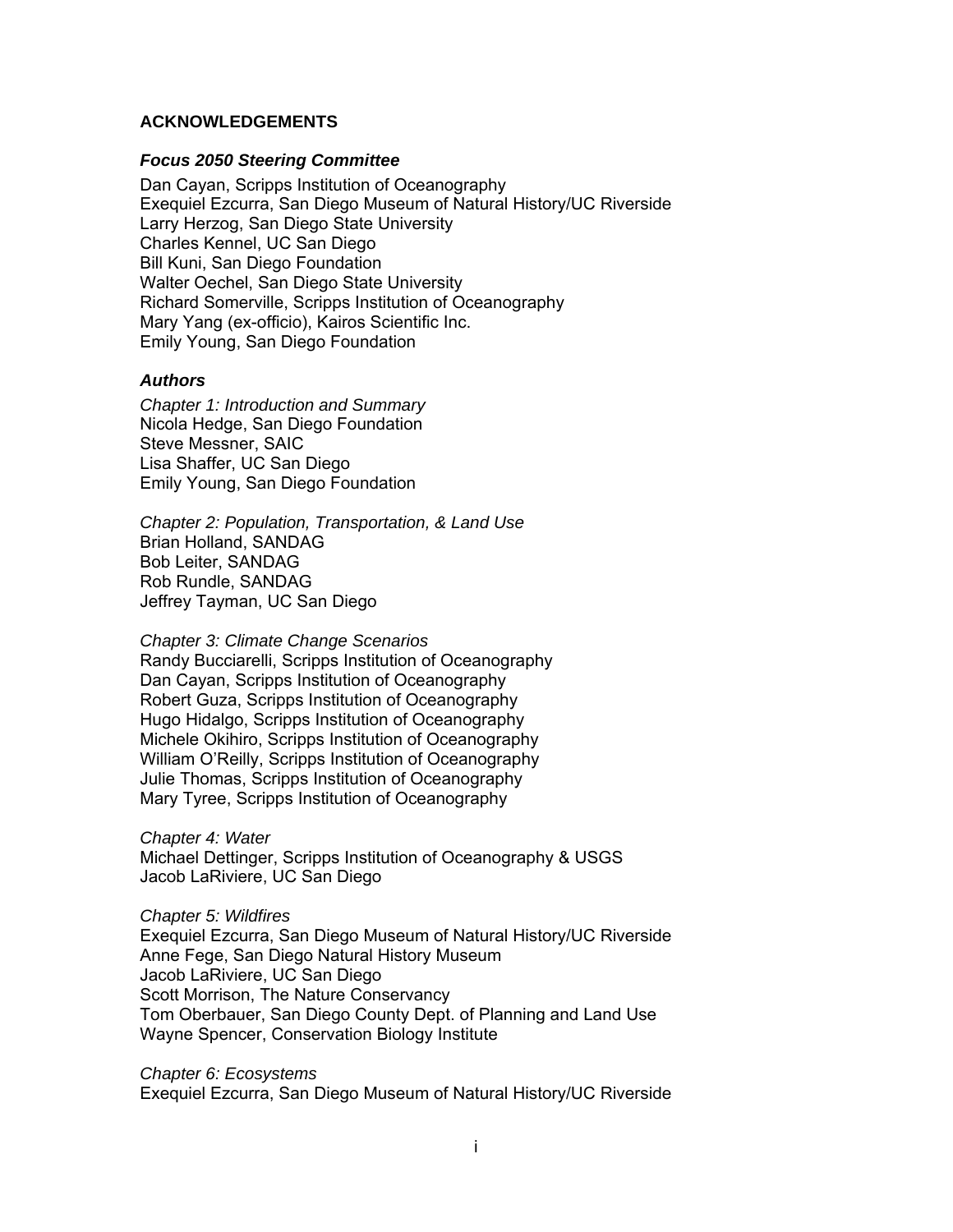Anne Fege, San Diego Natural History Museum Robert Fisher, US Geological Survey Lee Hanna, UC Santa Barbara Mary Ann Hawke, San Diego Museum of Natural History Walter Jetz, UC San Diego Jacob LaRiviere, UC San Diego Scott Morrison, The Nature Conservancy Tom Oberbauer, San Diego County Dept. of Planning and Land Use Kris Preston, UC Riverside Lydia Ries, UC Santa Barbara Kaustuv Roy, UC San Diego Wayne Spencer, Conservation Biology Institute

#### *Chapter 7: Public Health*

Zohir Chowdury, San Diego State University Gary Erbeck, San Diego County Dept. of Environmental Health Peter Franks, Scripps Institution of Oceanography Rick Gersberg, San Diego State University Jeffrey Johnson, Health and Human Services Agency, County of San Diego Jacob LaRiviere, UC San Diego Paula Murray, Health and Human Services Agency, County of San Diego Jenny Quintana, San Diego State University Bruce Rideout, Zoological Society of San Diego Timothy Rodwell, UC San Diego

#### *Chapter 8: Electricity*

Scott Anders, University of San Diego Andrew McAllister, California Center for Sustainable Energy Steve Messner, SAIC John Westerman, SAIC

#### *Reviewers*

Richard Carson, UC San Diego Marty Eberhardt, Water Conservation Garden Guido Franco, California Energy Commission Walter Jetz, UC San Diego Charles Kennel, Scripps Institution of Oceanography Amy Luers, Google Kimberly McIntyre, UC San Diego Jeff O'Hara, Chicago Climate Exchange Lisa Shaffer, UC San Diego Richard Somerville, Scripps Institution of Oceanography, UC San Diego Rick Van Schoik, Arizona State University Tim Bombardier, San Diego County Water Authority *Final Formatting and Review:*  Anahid Brakke, San Diego Foundation Nicola Hedge, San Diego Foundation Bill Kuni, San Diego Foundation Mary Yang, Kairos Scientific Inc. Emily Young, San Diego Foundation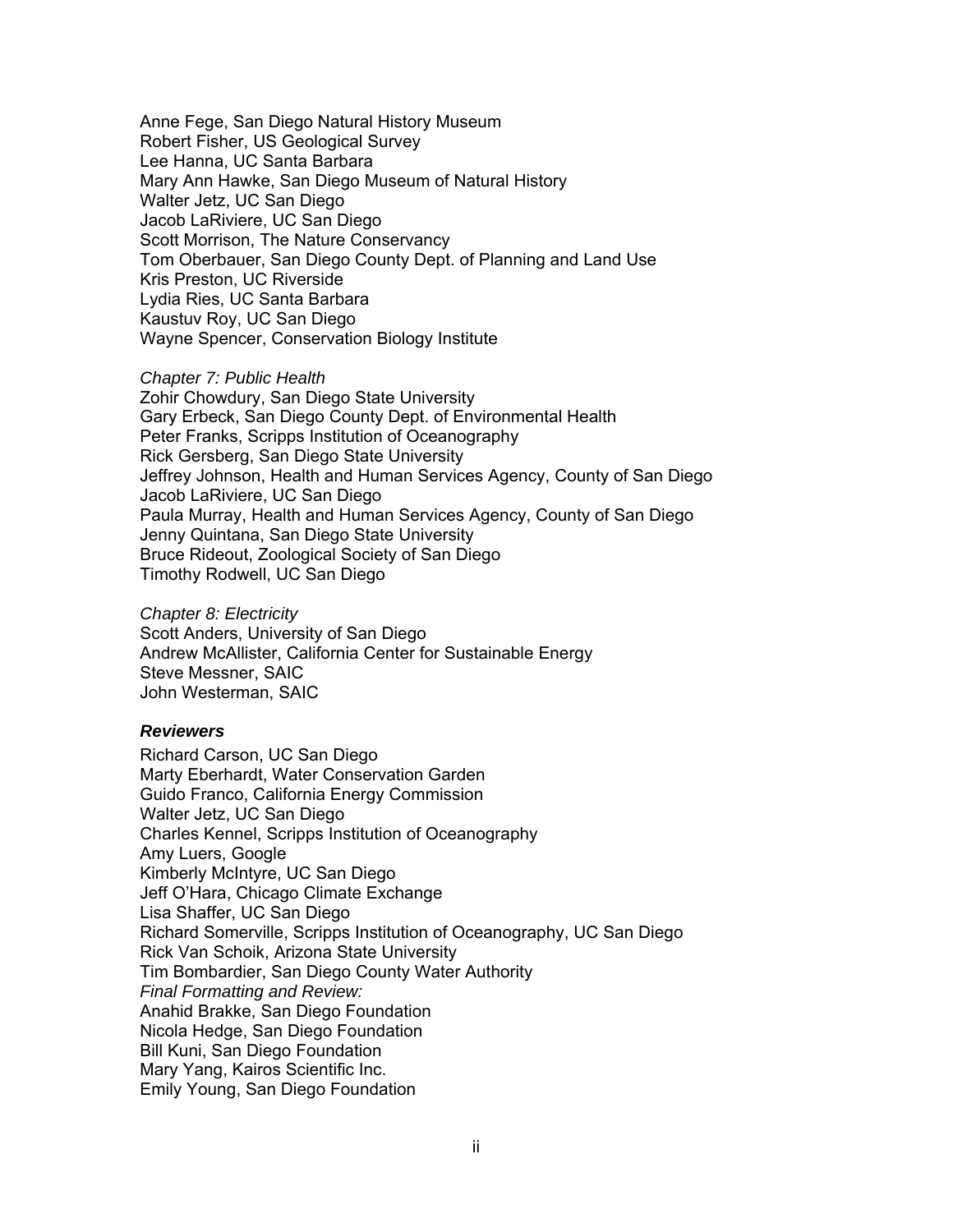# **CHAPTER 4: WATER**

### *Introduction*

San Diego is a major urban area built by importing water from hundreds of miles away into what is essentially a desert environment. Continuing population and economic growth in San Diego will result in increasing demands for water, and climate change is expected only to exacerbate those demands. *Climate change could yield more instances of drought and reduce the chances that existing water sources will be able to meet projected demands.* Water supply and demand are driven by many factors, some controlled at the local and regional level, others outside the control of decision-makers and citizens of San Diego.

This chapter summarizes recent local and regional syntheses of water planning information to 2030,  $1$  makes informed projections to 2050, and provides some possible outcomes for consideration. Figure 4-1 summarizes recent projections of future demands for, and supplies of, water for the San Diego region under several 2050 scenarios (with and without severe climate-induced supply reductions). Challenges illustrated in the figure are discussed, with background, in the remainder of this chapter. *There is much reason for concern that even with creative and innovative arrangements among competing water interests, with concerted conservation measures, and with enhancement of identified supply sources, the combined effects of regional growth, water-use practices, and climate change will expose the region to greater risk of water shortfalls even before 2050*.



#### **Figure 4-1. Projected water demands and supplies in 2005, 2030 and 2050, under "normal year" climate change conditions.**

 $1$  San Diego County Water Authority (SDCWA) 2005 Urban Water Management Plan and Water Resources Department staff.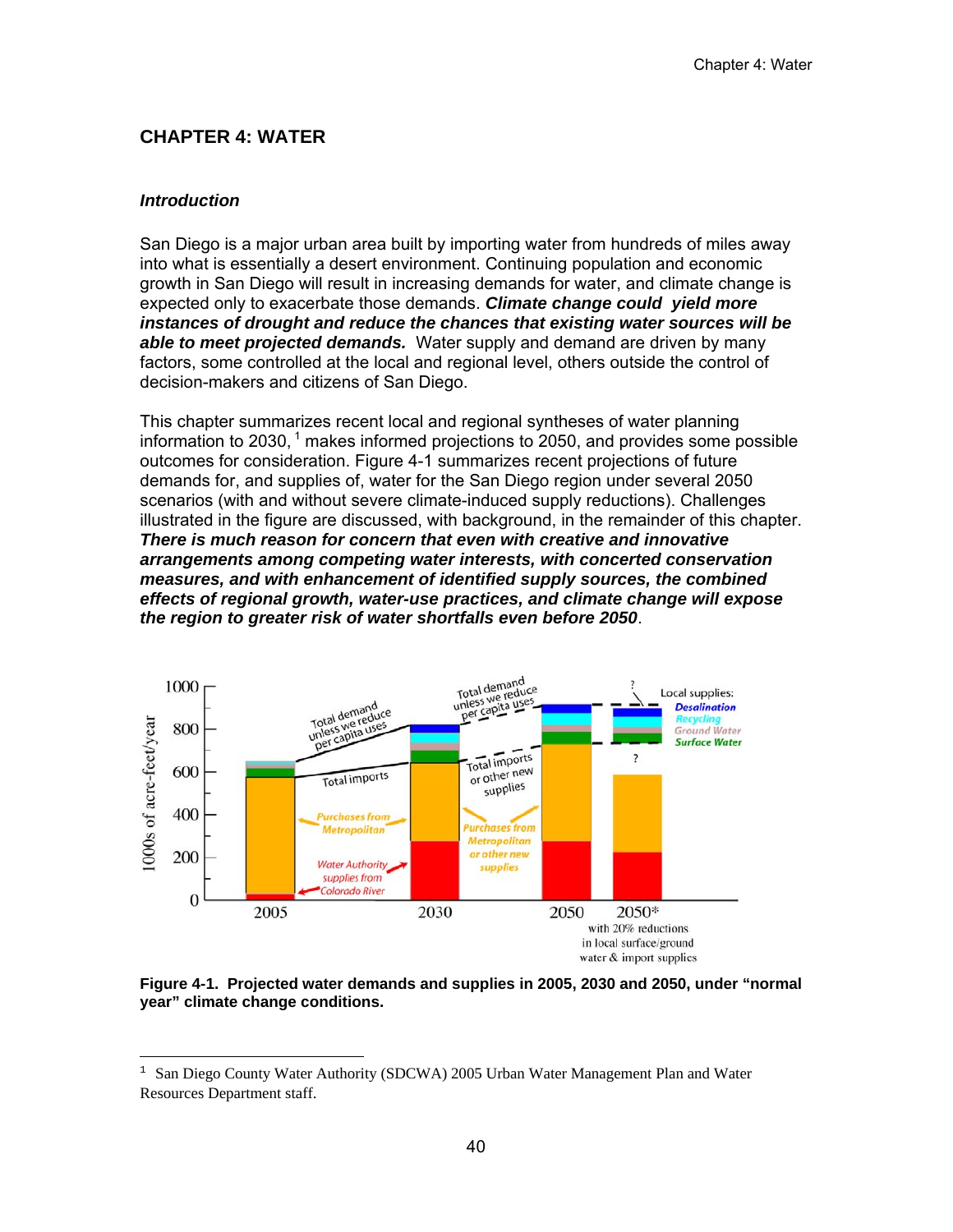In Figure 4-1, projected demands (assuming approximately 12% reductions in per capita demand), local water supplies, supplies of Colorado River water from recent Imperial County water county agricultural water transfers (red), and remaining projected demands for imported water from the Metropolitan Water District or other new sources of water are shown. For the future periods, these latter (orange) supplies were estimated solely by determining how much projected demands exceed projected supplies from other sources. The simple 2050 scenario shown assumes "normal climate" (neither climate change nor drought conditions) and is a direct extension of current 2030 predictions; the other 2050 scenario makes the severe assumption that climate limitations could reduce the availability of imported water and local surface and ground water by about 20%. Blank areas with question marks in the final bar indicate the shortfalls that would need to be accommodated under such a scenario.

# *Water Demands*

Water demands in San Diego County are dominated by residential, commercial and industrial uses, with a diminishing share devoted to agriculture. As these demands grow in the future, San Diego's water supplies are likely to be challenged, especially in the context of (probable) adverse climate changes. By far, most of San Diego's demands are—and will continue to be—supplied by water imported from hundreds of miles away in the Colorado River and the rivers of northern California. Demands for this imported water by some jurisdictions are expected to decline as a result of new supply sources (e.g., Carlsbad with its seawater-desalination plant) and expanded uses of local water supplies including recycled water. Demands by other agencies--most notably the City of San Diego and Otay Water District--are projected to continue growing rapidly, until at least 2030. Official predictions of water demands between 2030 and 2050 have not yet been made due to the lack of post-2030 demographic and economic projections from local jurisdictions.

For the purposes of this report, rough estimates of the growth of demands were made based on assessments and continuations of agency-by-agency trends around 2030.<sup>2</sup> The Water Authority officially predicts that overall water demands (for imports plus local water supplies) will rise by about 24%, from a five-year average demand of 668,000 acre-feet/yr between 2001 and 2005 to about 830,000 acre-feet/yr in 2030 (Figure 4-1). Our estimate of demands in 2050 is about 915,000 acre-feet/yr, of which about 730,000 acre-feet/yr would need to come from imports (under current demand projections and planned local supplies). *If this 2050 water demand and use is realized, it will amount to about a 37% increase over five-year average demands from between 2001 and 2005.*

Taken together, the predictions of water use by sector are shown in Figure 4-2. Most of the future growth in water demands is expected to be for municipal and industrial uses (M&I), with declines in agricultural water uses. By 2030, 94% of demands are expected to be for M&I, with agricultural demands shrinking from 13% of total demands in 2005 to 6% in 2030. Agriculture water use not only fails to grow as quickly as the M&I demands, but it is predicted to decline in absolute terms (a decline of about 40% by 2030).

 $2^2$  These straight-line extensions were then scaled down to reflect the expectation that population growth in San Diego will slow by about 25% after 2030.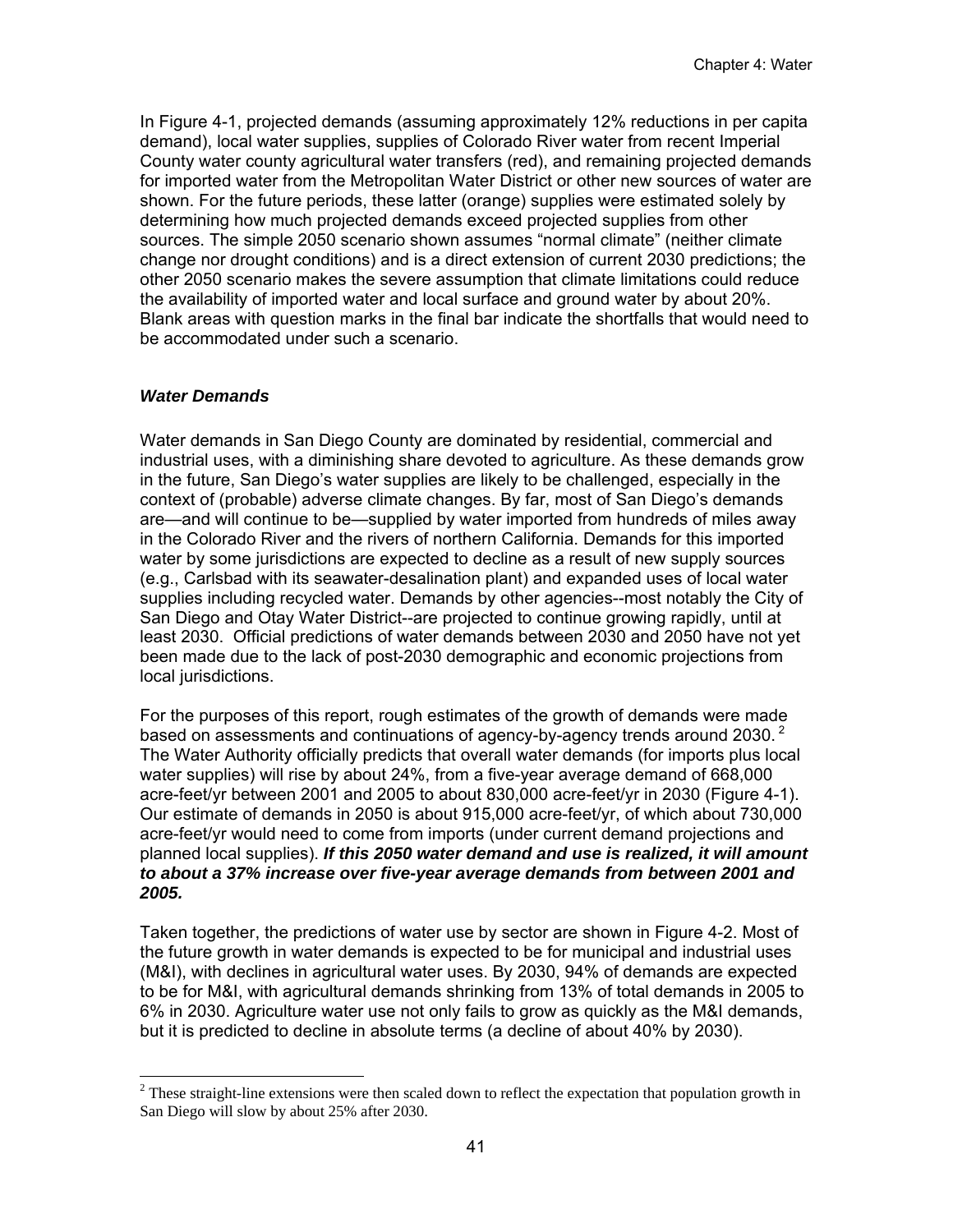The Water Authority is working to offset predictions of 30% growth in water demands for M&I (which is a faster growth rate than the 26% population increase) through increased conservation measures, including residential surveys and retrofits, landscaping changes, efficiency standards, and expanded uses of efficiency measures by commercial/industrial operations. However, in its current predictions and plans (summarized here), the Water Authority only includes about 12% reductions in demand (as in Figure 4-1) from such increased conservation and efficiency measures. This target falls well below the State's current calls for 20% cuts in water use by 2020.



**Figure 4-2. Proportions of San Diego normal-year water demands for several sectors in 2005, 2030 and 2050. Height of bars indicates total expected (or observed) water demands under "normal climate" assumptions; colors indicate the proportions of each water use. Water use total in 2050 is a rough estimate based on slowing rates of growth, with distribution of demand quite uncertain (indicated by wavy edges of sectoral divisions).** 

One use of water that is not discussed in plans for San Diego's future demands is the long-term need for environmental water. In other areas of the State and the Western US, water agencies have had to rethink many of their plans because "new" demands have been identified for keeping, or putting, water in rivers, wetlands, flood plains, and other areas for the protection or restoration of estuaries, beaches, ecosystems and landscapes. Often these new demands were identified long after best-laid plans for meeting all human needs were underway. In San Diego, every major river now has protection or restoration efforts under way. *Under climate change conditions, just preserving the status quo on San Diego's rivers, wetlands, and riparian zones may require providing water to meet environmental goals, flows that have not figured into the very close fitting balances of supplies and demands that appear in the water agencies' projections.* 

# *Climate Change & Water Demands*

Weather and climate variations affect water demands in San Diego. The difference in total demand between a dry year (2004) and the subsequent wet years recently (2005) was 74,000 acre-feet, more than an 11% difference. The Water Authority analyzed past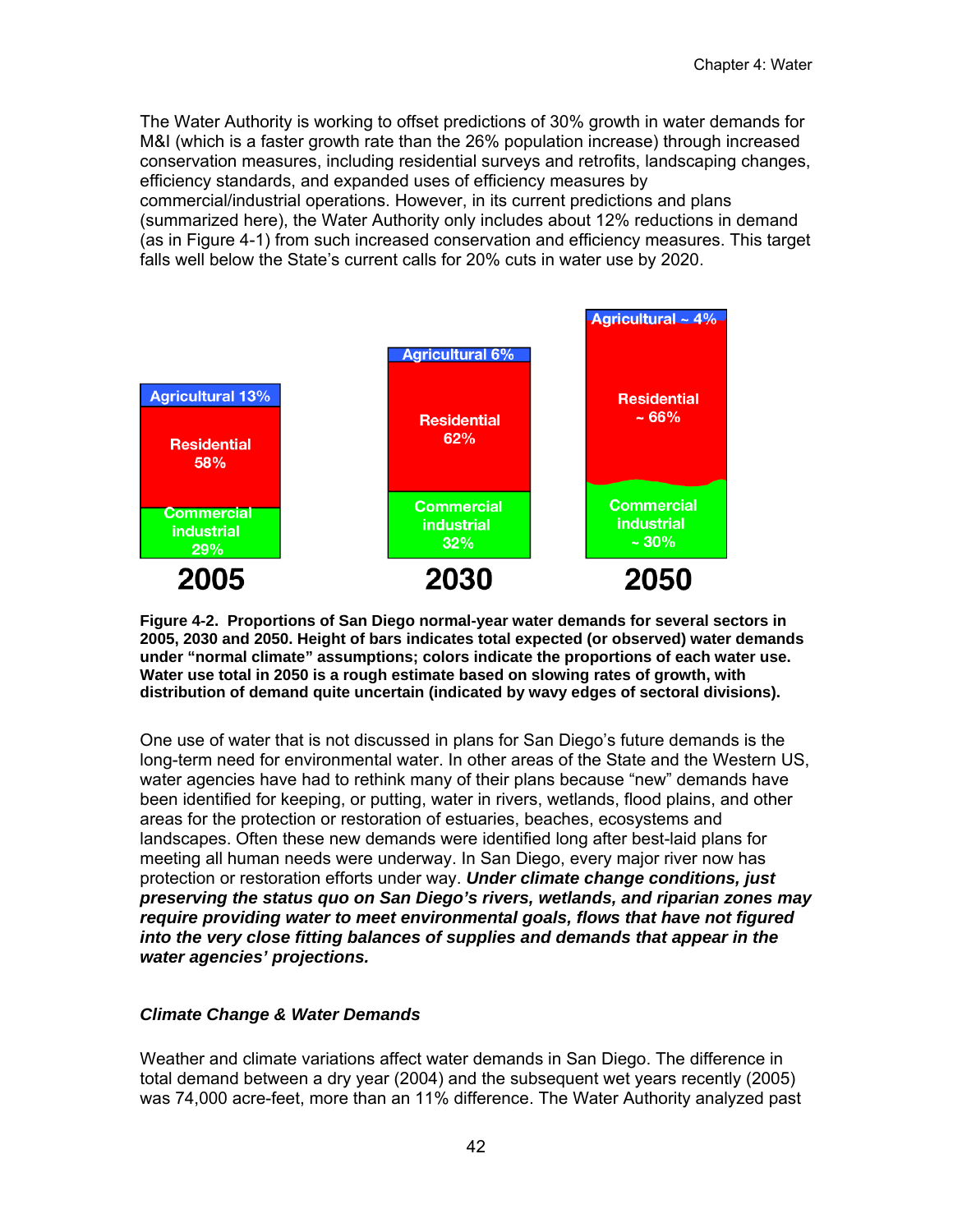dry year conditions and estimates a 7% increase, on average, in forecasting water demands during dry periods. As noted earlier, elevated greenhouse gas levels are expected to produce temperature increases of 1.5 to 4.5 degrees F (.83 to 2.5 degrees C) over San Diego by the mid-21 $st$  century.<sup>3</sup> The effects of climate change on San Diego's water demands are likely to reflect both warming and (likely) drying trends. However, the Water Authority's analyses of San Diego dry-year demands have looked only at "drought" as lack of precipitation, rather than as the combined effect of warming and drying. More frequent and much drier (20% drier) drought years are projected for San Diego in the early 21st century in some climate projections (e.g., Figure 4-3). To the extent that climate changes combine to increase San Diego's water demands in the same way as a prolonged and increasingly severe drought regime, even the "normal year" demand projections presented thus far will be underestimates. Perhaps this underestimation will be by as much as the 7% dry year adjustment used by the Water Authority, or perhaps by something closer to the 11% difference between wet and dry years witnessed in recent years, perhaps by much more. Including climate change in the projections will require recognition that *San Diego is facing a new and more demanding "normal" between now and 2050.* 



Figure 4-3. Simulated annual-mean soil moisture, western San Diego County<sup>4.</sup> Note **increased numbers of years (dots) below the 1989 drought threshold in the future 50 years compared to the historical 50 years, indicating increased numbers of significant droughts under climate change. Black dots are simulated soil moisture contents using historical observed meteorology; historical climate-model meteorology results in a somewhat broader range of highs and lows (not shown), with about 50% less lows than among the green (B1) and red (A2) projected soil moistures.** 

Cayan et al. 2008b.

<sup>&</sup>lt;sup>4</sup> Simulated soil-moisture beneath western San Diego County under historical meteorology (black) and projected 2000-2050 climates from the Variable Infiltration Capacity water-balance model driven by the Geophysical Fluid Dynamics Laboratory's CM2.1 climate-model simulations of climate under B1 and A2 greenhouse-gas emissions scenarios.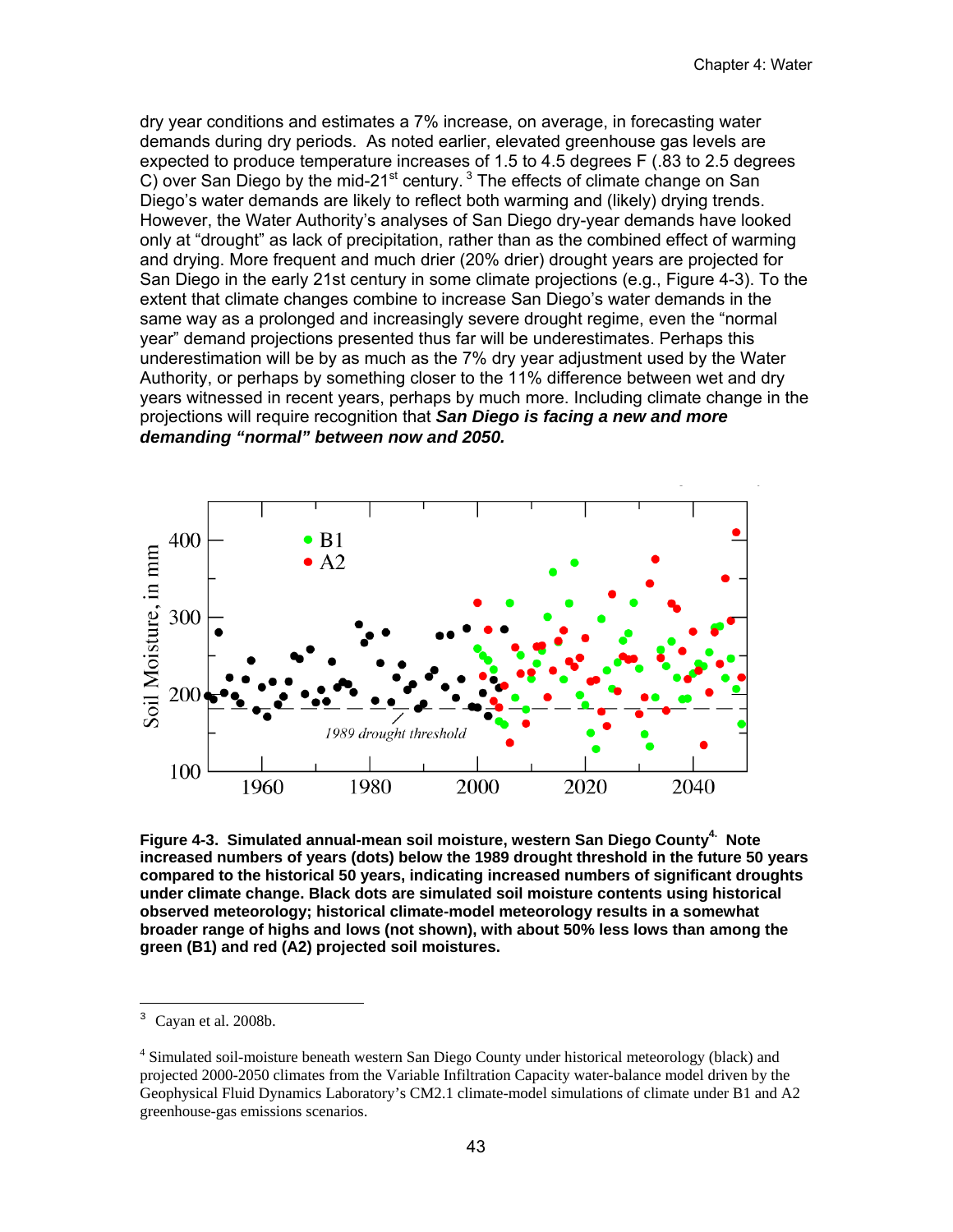By 2030, the Water Authority projects that a drought comparable to 1989 would increase overall demands by 6.5%. By 2050, overall demand (local plus imported) would increase from about 915,000 acre-feet/yr in a normal year to about 980,000 acre-feet/yr in 1989 style drought years, and *drought years might happen as much as 50% more often (Figure 4-3)***.** *The drought years in the future might also yield larger demands than the 7% increase associated with 1989, because they are projected to be considerably drier than 1989.* 

#### *Water Supplies*

To meet these various demands, water agencies in San Diego County currently depend on imported water from Metropolitan Water District of Southern California, local streamflow, ground water, and some recycled water. In the future, if growing demand is to be met, these supply types will have to be augmented by additional imported water, desalinated brackish or seawater, and increased supplies from other local sources. Climate change will affect all the possible sources of water supply. Some supplies may be reduced as a result of increased heat and changing precipitation patterns in our region and in other regions from which we import water; other supplies may be limited by costs and energy required to draw upon them. Because climate models do not yet reliably predict changes in precipitation, possible impacts on supply present a wide range of outcomes.

### Imported Water

Prior to 2003, Metropolitan was the sole source of imported water for meeting San Diego's growing demands. In the future, Metropolitan will continue to play an important role, supplying over half of San Diego's imports from its supply sources in the Colorado River and Northern California. However in response to Metropolitan's delivery shortfalls during the droughts of the early 1990s, the Water Authority has developed additional, more secure sources of imported water. In 1998, the Water Authority negotiated an agreement with the Imperial Irrigation District for San Diego to acquire Colorado River water conserved by Imperial Valley farmers. Starting in 2003, San Diego also began receiving conserved Colorado River water from projects that reduce leakage from the All American and Coachella Canals. These new sources of imported water draw upon allocations of Colorado River water that are legally "senior" or ahead of Metropolitan in the order of water availability. Thus they should provide more secure, less expensive supply in drought periods, and do not count against San Diego's existing purchase agreements with Metropolitan. Together these new sources actually reduce the demands that San Diego will make on Metropolitan until about 2020, by which time the new sources will total about 268,000 acre-feet/yr, or about 45% of San Diego's projected demands for imported water. After about 2020, continued growth in demands and full ramp-up of current Water Authority transfer agreements will mean that San Diego's demands on Metropolitan or some other, as-yet-unidentified source of imports will begin to grow again. Purchases from Metropolitan (or other new imports) would need to increase to about 450,000 acre-feet/yr by 2050. Under the current Metropolitan tiered rate structure, rapid increases in deliveries can become quite costly.

#### Local Water Supplies

Although San Diego is a semi-arid to arid setting with limited precipitation, runoff and recharge, in addition to imported water, San Diego water agencies develop supplies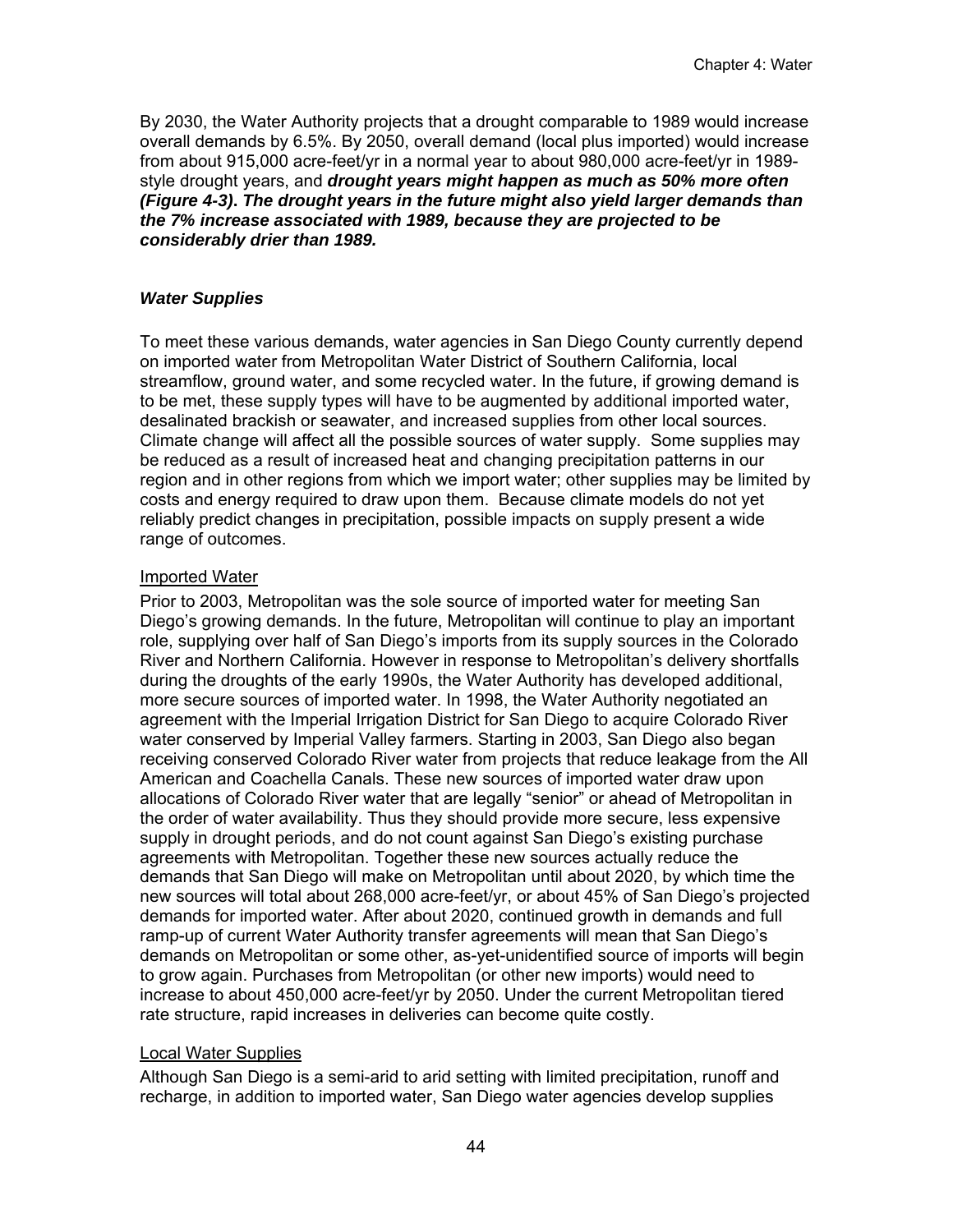from local sources like surface- and ground water, as well as some reuse of water. Surface water is expected to be the largest local source of water through 2030, but is also the most variable from year to year. Under normal rainfall conditions, Water Authority member agencies can draw about 60,000 acre-feet/yr from local surface water, and no major increases in the region's local surface water supplies are anticipated in published water management plans. In 2005, local groundwater wells supplies totaled about 14,000 acre-feet. Production from ground-water supplies is anticipated to increase by 75% to about 31,000 acre-feet/yr by 2015. Thus by then, local surface and groundwater supplies will have reached their foreseeable limits, and additional lesstraditional sources will be needed to meet most new demands beyond those that will be supplied by imported water.

By 2030, the Water Authority projects that the County's uses of recycled water will have quadrupled from about 13,000 in 2005 to about 48,000 acre-feet/yr. Planned growth in recycled water use is expected to reached its projected capacity by about 2020. However, the Water Authority anticipates that additional (as yet unidentified) opportunities for using recycled water may be available well beyond 2030.

Taken together, by 2030, the official projections show that San Diego's projected normal-year imported-water demands through 2030 can be met, if climate or other unanticipated changes do not restrict the water availabilities indicated (see Appendix H for details). Even so, San Diego will need to develop additional local supplies, additional exclusive-use import supplies, or else compete with other Metropolitan member agencies for additional deliveries as its demands continue to grow through 2050. New local supplies beyond about 2015 will likely be restricted to additional increments of recycled water or additional desalination of seawater (which has implications for energy use and greenhouse gas emissions). These options are expensive, as are imports of water, especially in competition with the other growing member agencies of the Metropolitan customer base. Additional local conservation efforts could slow the projected growth in water demand, thereby avoiding a portion of the need and costs of these additional supplies.

# *Climate Change & Water Supplies*

# Impact of Climate Change on Surface and Ground Water

Even as the region attempts to develop these local supplies to meet its burgeoning demands, climate change may reduce the amount of local surface and ground water available. The drying trends associated with warming may significantly decrease the availability of surface water, the largest current and projected local water supply. Studies of climate-change projections over the Southwestern United States conclude that *runoff and ground water are expected to decline by an average of about 7 inches/yr over*  the entire Southwest by 2050.<sup>56</sup> With San Diego's already dry conditions, such trends suggest that drying in the San Diego area could be quite extreme. Given the relatively limited extent and thickness of most of the County's aquifers, reductions in recharge would likely impact ground-water sources quickly. In addition to these projected impacts of warming, if future climate change includes significant declines in precipitation (which remains uncertain at present), *surface and ground water resources in San Diego* 

<sup>&</sup>lt;sup>5</sup> Seager et al. 2007.

Milly et al. 2005.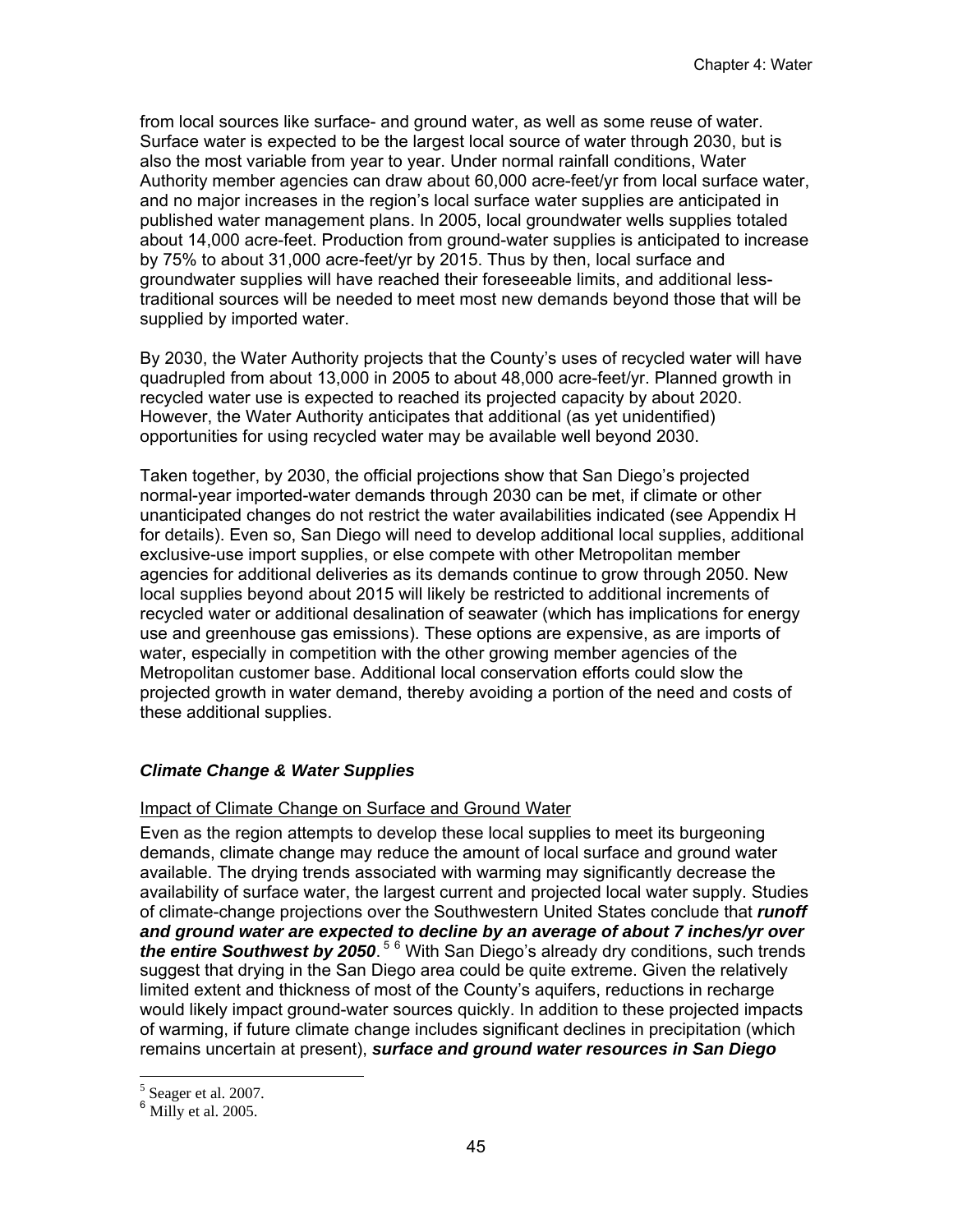### *(comprising fully half of the projected local supply sources) would be even more directly and severely challenged*.

### Impact of Climate Change on Imported Water

*The sources of most of San Diego's imported water are also likely to be challenged under climate change*. By 2050, San Diego will need commitments for imported water equivalent to about 17% of California's current 4.4 million acre-feet/yr allocation of Colorado River water. However, climate change is expected to result in significant declines in Colorado River flows and thus in availability of these waters for import to San Diego. Recent projections have ranged from about a 6% decline to as much as a 45% decline in Colorado River flows.<sup>7</sup> In absolute terms, a 6% cut to California's allocation would amount to 264,000 acre-feet/yr less water availability; a 45% cut would amount to almost 2 million acre-feet/yr less water. In recent years, the states that draw water from the Colorado River have negotiated a shortage-sharing agreement that specifies how supply shortfalls from the River of as much as 8% might be shared. A new study<sup>8</sup> has estimated that, without this agreement, the major reservoirs of the Colorado River could be emptied within a few decades by the combination of large demands and climate change. However, additional calculations<sup>9</sup> indicate that overall demand for Colorado River water would have to be reduced by 20% to achieve a 90% chance of maintaining water in its reservoirs by 2050. These results suggest that (with or without climate change) *even more extreme reductions from the Colorado River may need to be accommodated in the next few decades than envisioned in the shortage-sharing agreements*. The possibility for water shortages is very real, given the relatively close fit between San Diego's projected demands and its currently projected sources of imported water (mostly from the Colorado River) in the face of currently projected climate-change effects on the Colorado River.

In this context, San Diegans also want to consider the fact that Tijuana, with a population approaching that of the City of San Diego, and just a few miles away, gets about 90% of its water supply from the Colorado River as well.<sup>10</sup> San Diego will feel water-demand pressures placed upon its nearest neighbor directly or indirectly,<sup>11</sup> because water shortfalls in Tijuana could result in greater pressures for emigration and economic stresses there. Options for addressing serious shortages across the border may be almost as important for San Diego as for Tijuana.

Metropolitan also receives and distributes large amounts of water from Northern California by way of the State Water Project.<sup>12</sup> Currently Metropolitan has a contracted entitlement to about 2 million acre-feet/yr of this water, or almost half of the total volume carried through the Project as a whole. However, this amount has not, in fact, been

<sup>&</sup>lt;sup>7</sup> Christiansen et al. 2004 -18%; Milly et al. 2005 -20%; Christiansen and Lettenmaier., 2007 -6%; Hoerling and Eischeid. 2007 - 45%.

<sup>8</sup> Barnett and Pierce. (In Press).

<sup>9</sup> D. Pierce, unpublished calculations, 2008.

<sup>&</sup>lt;sup>10</sup> Ganster, 1999.

<sup>&</sup>lt;sup>11</sup> Malinowski, 2004.

 $12$  This project stretches from the Feather River near the north end of the Central Valley to Perris Lake, southeast of Riverside, more than 600 miles. Water flows down the Feather River into the Sacramento River, into the Sacramento-San Joaquin Delta, and then is pumped into the California Aqueduct where it is conveyed to southern California.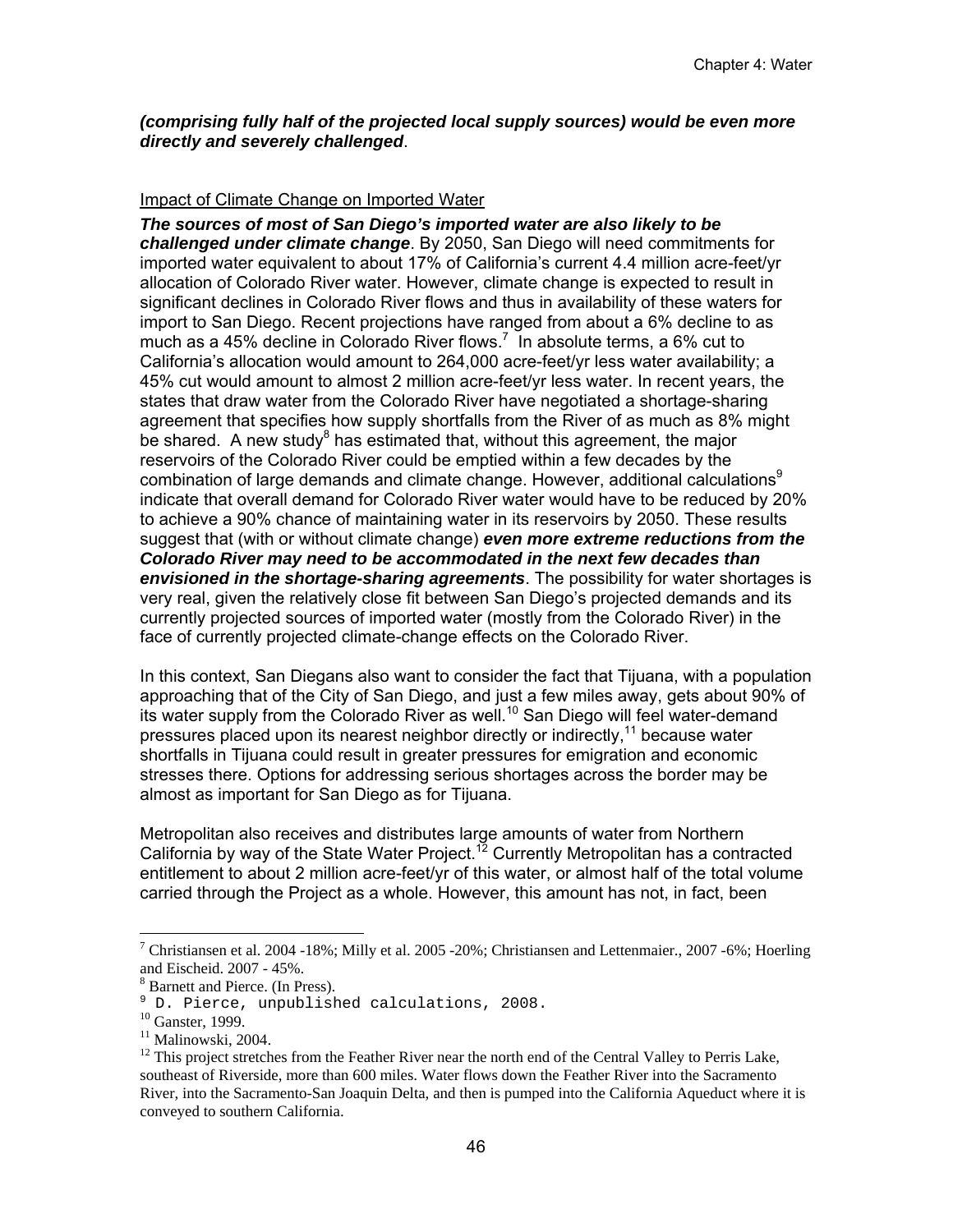delivered because of a variety of restrictions on the overall deliveries of water in the system.<sup>13</sup> In coming decades, the State Water Project also is expected to be impacted by climate change and other environmental challenges. Deliveries from Northern to Southern California are already being constrained by judicial restrictions to protect threatened fish species in the Delta, and nonetheless Delta ecosystems continue their decline.14 Invasive species, aging and failing levees, and a poorly understood decline in the populations of key species all threaten the Delta, which is widely recognized as the weak link in the State's North-South water delivery systems. Efforts are underway by the CALFED Bay-Delta Program and by various other State commissions and agencies to develop policies and structures that aim to improve long-term State Water Project watersupply reliability for southern California while also restoring the Delta's ecosystems. The success of these efforts may well determine the extent to which the State Water Project continues to meet southern California's water needs in the future.

The State Water Project deliveries to southern California are also likely to be challenged by climate changes between now and 2050. Trends towards increasing amounts of rain vs. snow, less springtime snowpacks, and earlier snow-fed runoff from the Sierra Nevada have already been detected in California in response to modest warming over the past 30 years.<sup>15</sup> These changes are just the beginning if warming trends continue unabated. As warming grows more extreme, rain-fed and rain-on-snow flood risks may increase, summertime flows will dwindle, and ground-water recharge from California's mountain catchments may decline, making management of the State's water resources more difficult and potentially less productive.

Meanwhile, along with global warming comes sea-level rise, which poses unique threats to the Delta (which is mostly near or even below current sea level).<sup>16</sup> So far, engineering studies of the impacts of these changes on the ability of the State Water Project to continue to deliver water to southern California have yielded surprisingly optimistic results.17 *Nonetheless, estimates of reductions in water supplies from Northern California due to warming have ranged as high as 25%*,18 *but at present the most detailed studies have indicated that the ability of the State Water Project to continue to supply water hinges more on the extent to which precipitation rates in*  **Northern California change<sup>19</sup> than on projected degrees of warming.** That is, recent studies indicate that the water infrastructure of Northern California is adequate to accommodate many of the challenges of warming alone (in the absence of changes in precipitation). However, those studies have not yet addressed the increased tension between using our reservoirs to manage floods (in a time of growing flood risks) and using reservoir as warm-season water supplies (when summertime flows have declined). Because current projections of precipitation change over Northern California are highly uncertain, the capacity of the State Water Project to maintain its deliveries of water in the face of climate change remains likewise uncertain, but could easily increase or decrease by 10 to 15% depending on how precipitation eventually changes.

-

 $13$  At times, the deliveries have been much smaller, e.g., during 1991 in the protracted drought of the early 1990s, Metropolitan received only 381,000 acre-feet or 20% of its "entitlement".

<sup>&</sup>lt;sup>14</sup> Healey et al. 2008.<br><sup>15</sup> Luers et al. 2006.

 $16$  Cayan et al. 2008a.

 $^{17}$  Medellin-Azuara et al. 2008; Anderson et al. 2008.<br><sup>18</sup> Luers et al. 2006.

 $19$  Anderson et al. 2008.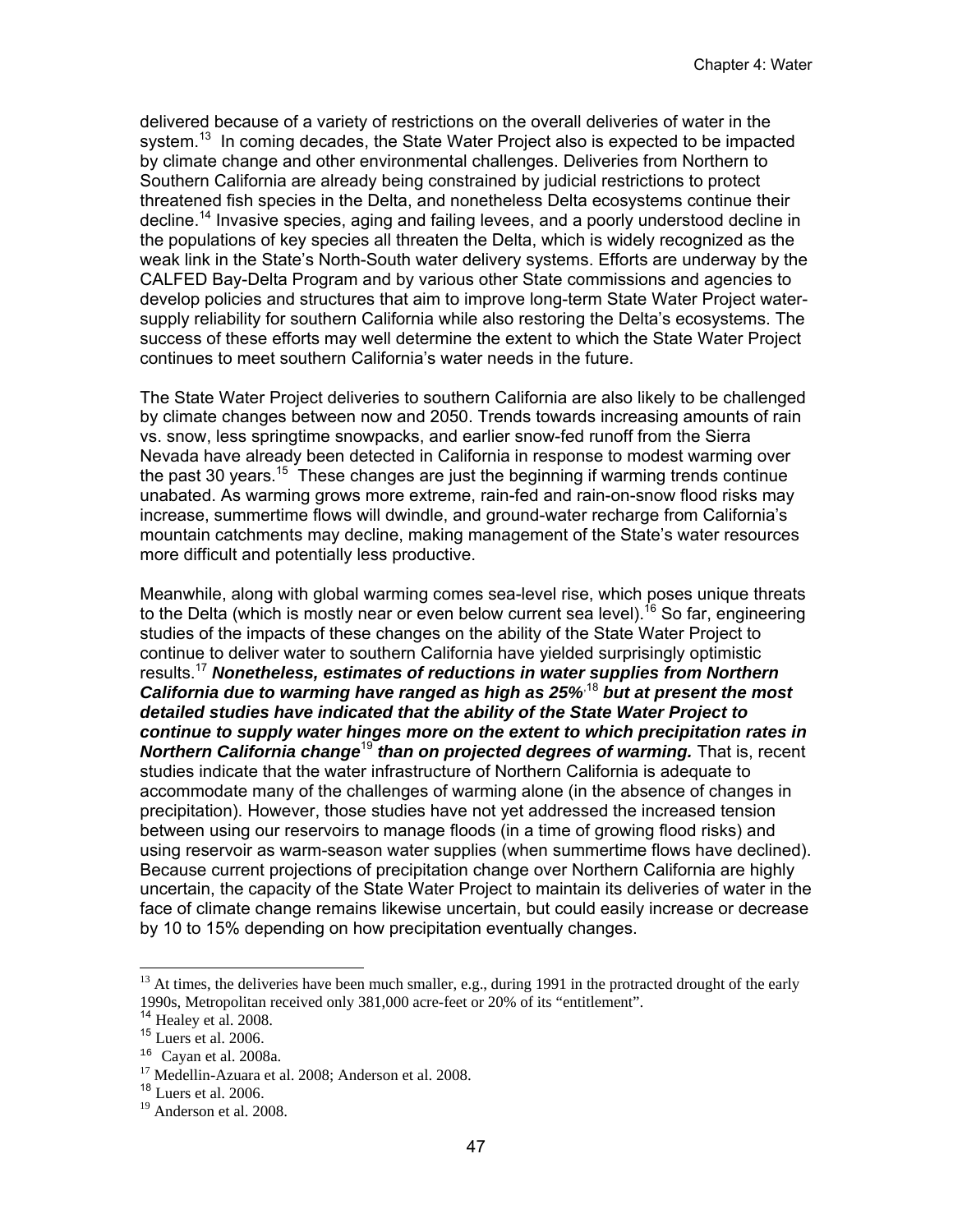Thus the amounts by which San Diego's crucial imported water supplies might decline due to climate change impacts on the Colorado River (which is generally predicted to decline, but by an uncertain amount) and on the rivers of Northern California (which may also decline) remain highly uncertain. Nonetheless, the risks of overall declines in the availability of imported water are high and merit detailed evaluations and inclusion in San Diego's long-term water supply plans. Figure 4-1 shows a 2050 "climate change" scenario that is quite severe, assuming that import-water supplies from the Colorado River and northern California might follow streamflow declines in those regions to result in 20% reductions in the anticipated import supplies. Meanwhile local surface-water and ground-water supplies are assumed to similarly decline whereas supplies of recycled and desalinated water are not so impacted. The blank areas in the final bar of Figure 4-1 represent the supply deficits that would need to be made up under such a scenario unless demands could be reduced substantially. This severe climate-impacts scenario does not include the potential for increased demands, which also could follow from warming, drying local conditions. *The 2050 shortfalls that would need to be made up under this severe climate-impacts scenario total 164,000 acre-feet per year or about 18% of the total demands by then.* 

Unfortunately, because of these uncertainties about the effects of climate change, precise estimates of the levels of depletion or shortfall that the region may face (like those in Figure 4-1) remain very uncertain. Even if a specific climate-change scenario was agreed upon, because of San Diego's strong dependence upon water imported from several distant sources through arrangements that are dictated by economic and institutional competition among many major political entities, the extent to which future supplies will be able to meet future demands in times of prolonged drought and adverse climate changes is almost impossible to quantify at present. *San Diego's success in obtaining sufficient water by 2050 will depend more on our success in competition with other agencies that draw upon the Colorado River and Northern California than upon the net declines of those resources*, at least until those resources decline to a much greater extent than is projected here for 2050.

San Diego's projected demands for "normal year" imports of water (to round out its supply portfolio and just meet demands extrapolated here) is about 730,000 acre-feet/yr by 2050. This represents an astonishing 228 billion gallons of water per year. However, even if all of this water were derived from the Colorado River, it would only represent about 5% of total allocations from the river. Meeting San Diego's projected demands in the face of a 20% reduction in the river's flows would only raise its purchases of this supply source to about 6%, assuming it is still-available. When a resource is such a modest part of the whole, even small concessions for the sake of regional economic and political stability would make a large difference locally, and could remain regionally feasible. Thus as priorities for the use and deliveries of water (say, between urban and agricultural users) are sorted out in the face of declining river flows, San Diego's future ability to meet its water demands is far from being strictly a function of the overall supply. Rather San Diego's fate in the coming competitions for imported water will depend much more on its ability to make the case for its continued survival in times of shortages and less on the precise amount of resource depletion from the climate changes themselves. In this context, *the more San Diego is perceived to be using its water supplies wisely and, especially, efficiently, the more likely the region may be to fare well in the regional redistributions of water that climate changes may require.*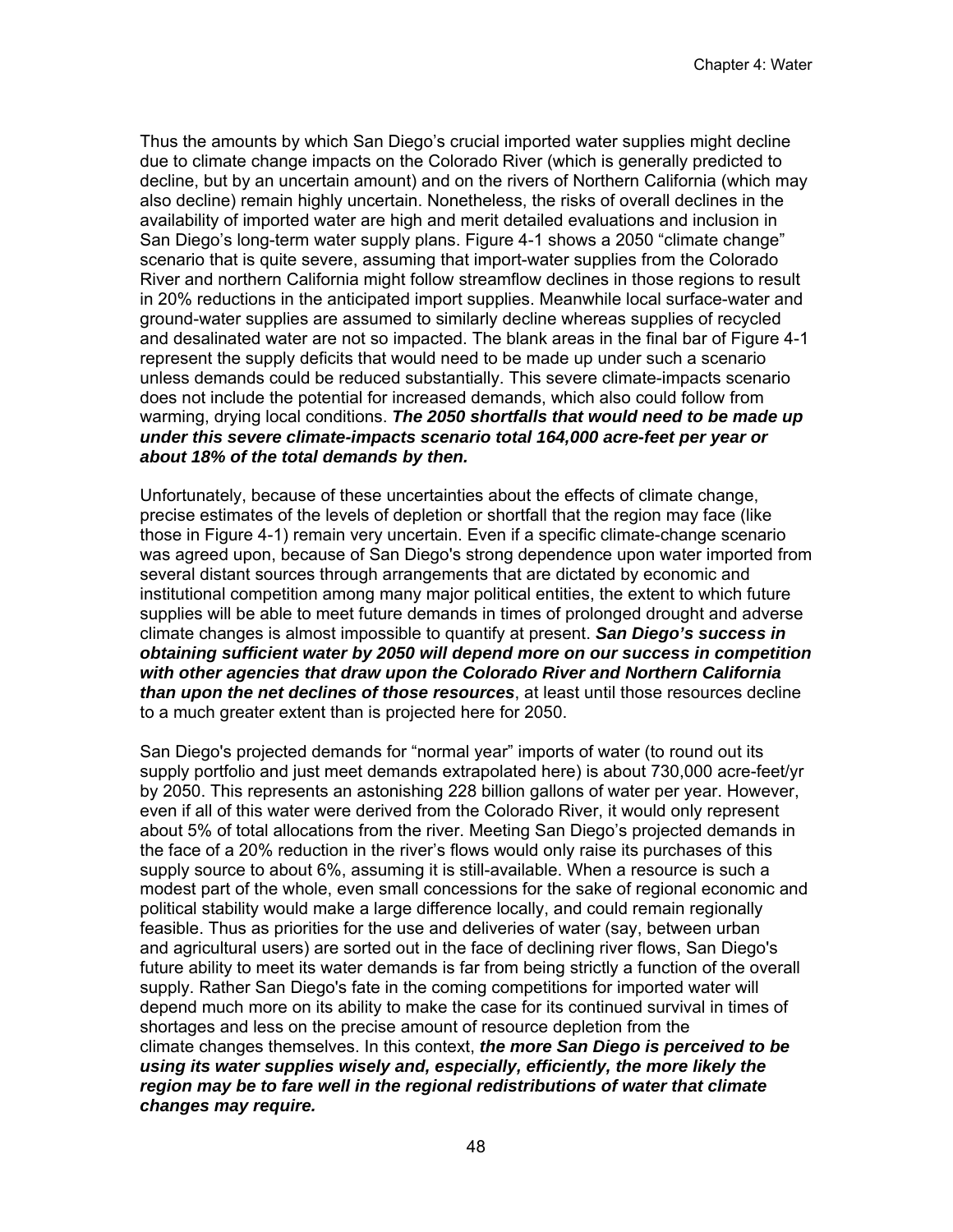### *Economic Implications*

The cost of water in San Diego County will be adversely impacted both by increases in the costs of water imports and increases in demand, anticipated as a result of climate change. Currently, the cost of supplying additional water to San Diego—which can be inferred from the cost of new desalination and reclamation projects--is between \$600- 1800 acre-feet, depending on the water source. This cost may rise significantly by 2050 as less expensive ways to increase water supply are exhausted. Continued growth of the Los Angeles, Arizona, Las Vegas, and Central Valley is likely to increase competition for the same imported water supplies as San Diego, with the potential to drive up prices as purchase agreements are renegotiated in the future.

Additionally, San Diego County residents' water use responds less to price increases than do residents in other parts of the US and California. A 10% increase in price has been shown to reduce residential and commercial water demand by between roughly 2-  $4\%$ <sup>20</sup> This unresponsiveness could mean that San Diego residents and business already use water in an efficient and inelastic manner. However, some suggest that it reflects a low level of awareness of the importance of conservation. The Water Authority has done recent polling and conducted focus groups that indicate an increasing concern over water supply issues, but a current low level of behavioral change in response to this concern. Consequently the Water Authority has begun an aggressive public awareness campaign to address this public-response problem.<sup>21</sup>

A very conservative lower bound for expected yearly increased direct costs of water, with population growth effects removed, is \$100 million/year<sup>22</sup>. A more reasonable estimate, accounting for increased demand due to climate change in regions that compete with San Diego, is on the order of \$220 million/year, mostly due to lower expected supply. This represents yearly additional costs due to climate change. Under future climate changes, actual costs of water imports would be substantially more as more people in the Southwest compete for fewer water resources in more severe drought conditions. Methods to mitigate future increases in water costs due to climate change include; long-term water agreements (which guarantee set prices on imported water in drought years), more desalinization and wastewater research funded on the local and regional levels (to lower the costs of these water production sources), and statewide water pricing efficiency improvements on both urban and agricultural water users.

# *Mitigation and Adaptation Options*

In recent years, the San Diego County Water Authority and its member agencies have developed and initiated far-reaching plans and projects to increase the amounts and reliability of water supplies that they can provide for San Diego's growing population and

 $20$  Hanemann et. al. 2007; Nauges. 2005.

<sup>&</sup>lt;sup>21</sup> Correspondence with Marty Eberhardt, Water Conservation Garden. 2008.<br><sup>22</sup> Tanaka et. al. 2006.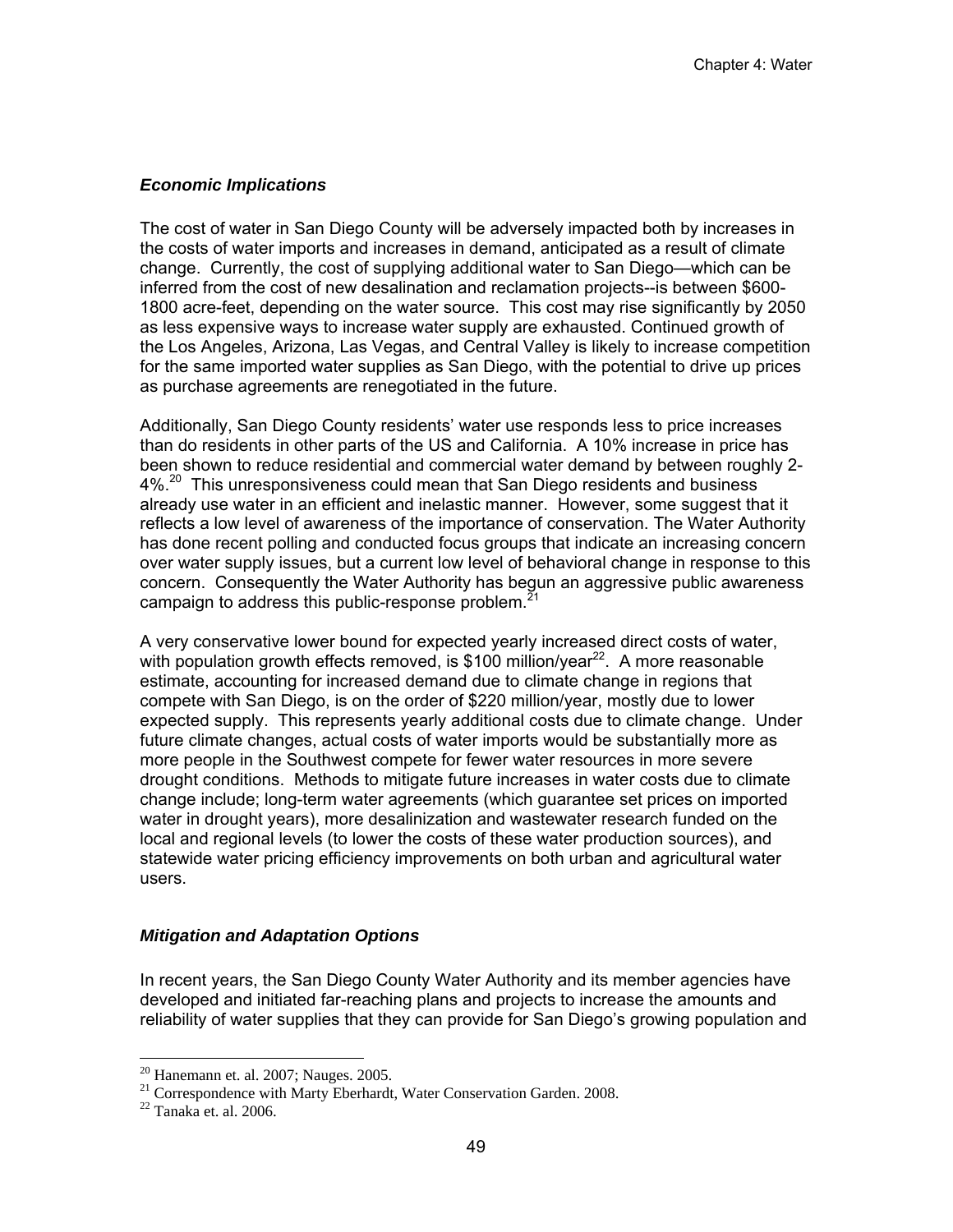economy. Projections of climate change add significant additional burdens to the problems of meeting San Diego's future needs for water. Not yet included in agency plans and outlooks for coming decades are very likely reductions in surface-water runoff and ground-water recharge to local water supplies in San Diego under increasingly warm and dry climates. Probable reductions in Colorado River flows and supplies have been addressed by major agencies with new shortage-sharing agreements, but probably not to the extent required by current projections of climate-change-driven declines on order of 20% by mid-century. *Uncertainties and risks facing deliveries of Northern California to Southern California are large and potentially dire.*

Additional conservation may be possible and would serve to reduce overall water use and demands, but presumably would require more vigorous measures than pursued to date. Since over half of the residential water uses in San Diego are for outdoor uses.<sup>23</sup> reductions in outdoor demands are likely to bring the look of many San Diego neighborhoods more into alignment with the native dry-land setting in which we live. In 2006, the Water Authority began a retooling effort to expand its outdoor water savings measures. Effective measures have focused on "hardwired" conservation (i.e., changes that make conservation automatic) like xeriscaping and replacement of natural grass with artificial turf rather than requiring repeated actions by residents.

The prospects for acquiring additional sources of imported water, or more local surface and ground water, seem particularly challenging in the face of climate change, given the large regional footprint of water-supply reductions that are likely to be imposed on the whole of the southwestern US. *Indeed, holding on to currently available rates of supply from these sources is likely to become increasingly difficult.*

Increased reservoir capacity is one adaptive measure to enhance water supply stability to San Diego County in the face of climate change. This measure would lessen the region's annual imported demand requirements and help offset some of the future yearly import costs (\$220 million/year as stated above) due to population growth *and* climate change. The Water Authority is currently pursuing a capital project to expand the City of San Diego's existing San Vicente Dam, motivated in part by just such benefits.

An important strategy for facing the potential effects of climate change on San Diego's water supplies is to remain adaptable and vigilant for developing impacts. Work by the RAND Corporation working with the Inland Empire Utilities Agency (IEUA), just north of San Diego, evaluated IEUA's plans in the face of 200 climate-change scenarios describing possible future climates of the next 35 years. The simple expedient of *building more regular updates and chances for adapting the plan to unfolding future conditions reduced the chances of incurring large costs due to climate change by almost half* compared to strict adherence to any of the augmentation options considered.

The lesson that San Diego can draw from this investigation is that, given the continuing large risks and uncertainties regarding climate change and how it will impact San Diego's water-supply sources, San Diego's water planning needs to incorporate climate change into its design and decision making, to provide for regular evaluations of whether the plan remains well adapted to developing conditions, and to focus even more on

 $^{23}$  Estimates range from 60-75% with the higher percentage in inland areas.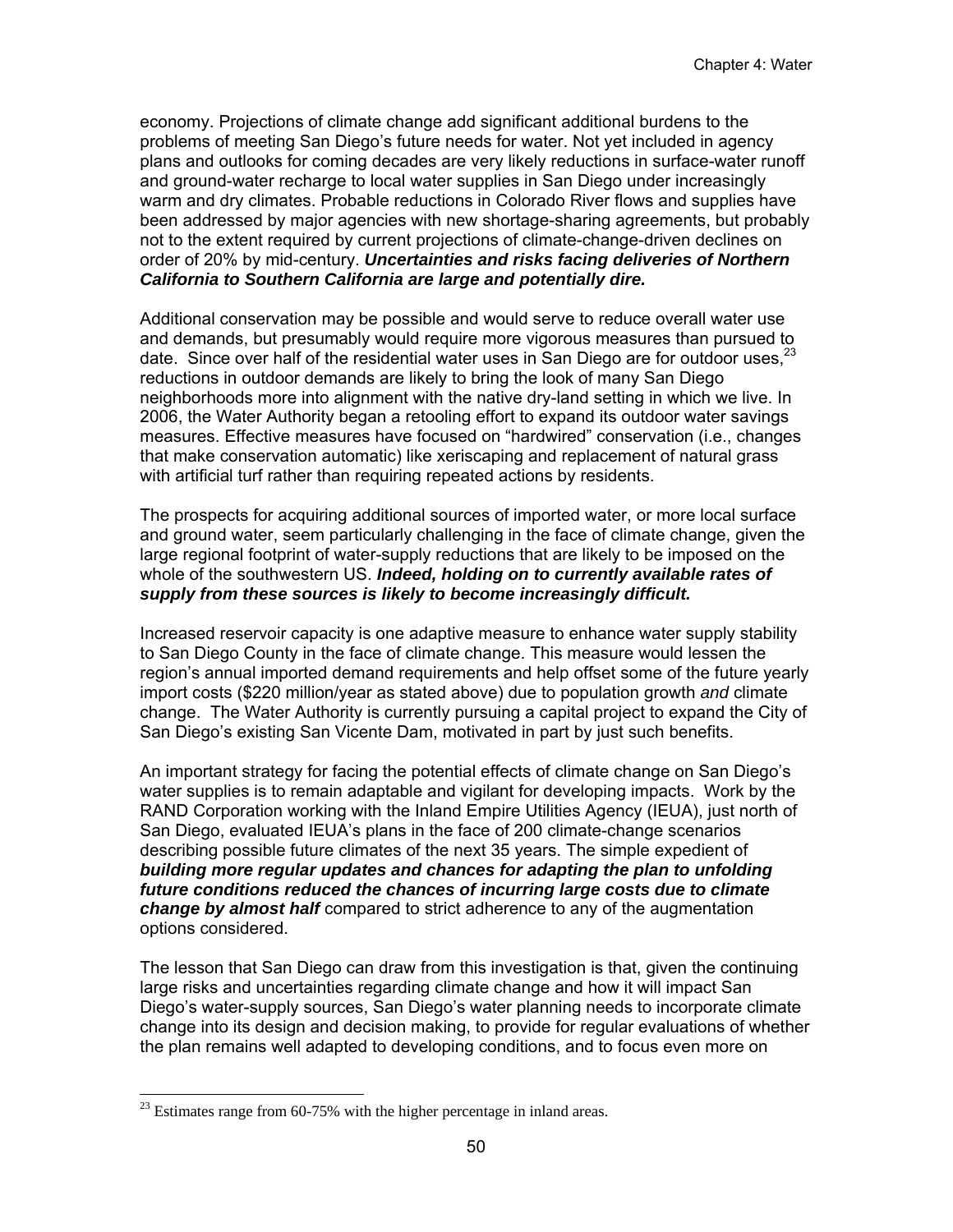improving water-use efficiencies if it is going to avoid the worst risks from climate change by 2030 or 2050.

# *Summary*

San Diego's water supply plans through 2030 (the current planning horizon) are likely to be severely challenged by climate change, even as they balance supplies to address growing demands. The path to reliable water supplies in 2050 remains unclear. Options for meeting these challenges are likely to depend on much increased conservation and demand reduction (including water reuse), together with increased reliance on desalination where feasible. Moving forward on these options is a matter of political will and public commitment. Technological improvements in water efficiency and greenhouse emission reduction from energy use associated with desalination will help. Regular assessments of evolving climate knowledge incorporated into periodic evaluations of infrastructure and planning, will be important tools in moving government policy and public awareness. The critical factor will be forward-thinking public policy and leadership to change individual and collective behavior.

# *References*

Anderson, J., F. Chung, M. Anderson, L. Brekke, D. Easton, M. Ejeta, R. Peterson, and R. Snyder. 2008. Progress on incorporating climate change into management of California's water resources. Climatic Change 87(Suppl.1): S91-108.

Barnett, T. and D. Pierce. In Press. When will Lake Mead go dry? Water Resources Research.

CALFED Science Program. 2008. State of the science for the Bay-Delta system-Summary for policymakers and the public. p 19. Available at: http://science.calwater.ca.gov/publications/sbds.html.

Cayan, D.R., P. Bromirski, K. Hayhoe, M. Tyree, M. Dettinger, and R. Flick. 2008a. Climate change and the potential for sea-level extremes along the California coast. *Climatic Change* 87(Suppl. 1): S57-S73.

Cayan, D.R., E.P. Maurer, M. Dettinger, M. Tyree, and K. Hayhoe. 2008b. Climate change scenarios for the California region. *Climatic Change* 87(Suppl. 1): S21-S42.

Christensen, N.S., A.W. Wood, N. Voisin, D.P. Lettenmaier, and R.N. Palmer. 2004. Effects of climate change on the hydrology and water resources of the Colorado River basin. *Climatic Change* 62: 337-363.

Christensen N. and D.P Lettenmaier, 2007. A multi-model ensemble approach to assessment of climate change impacts on the hydrology and water resources of the Colorado River basin. *Hydrology and Earth System Sciences* 3: 1–44.